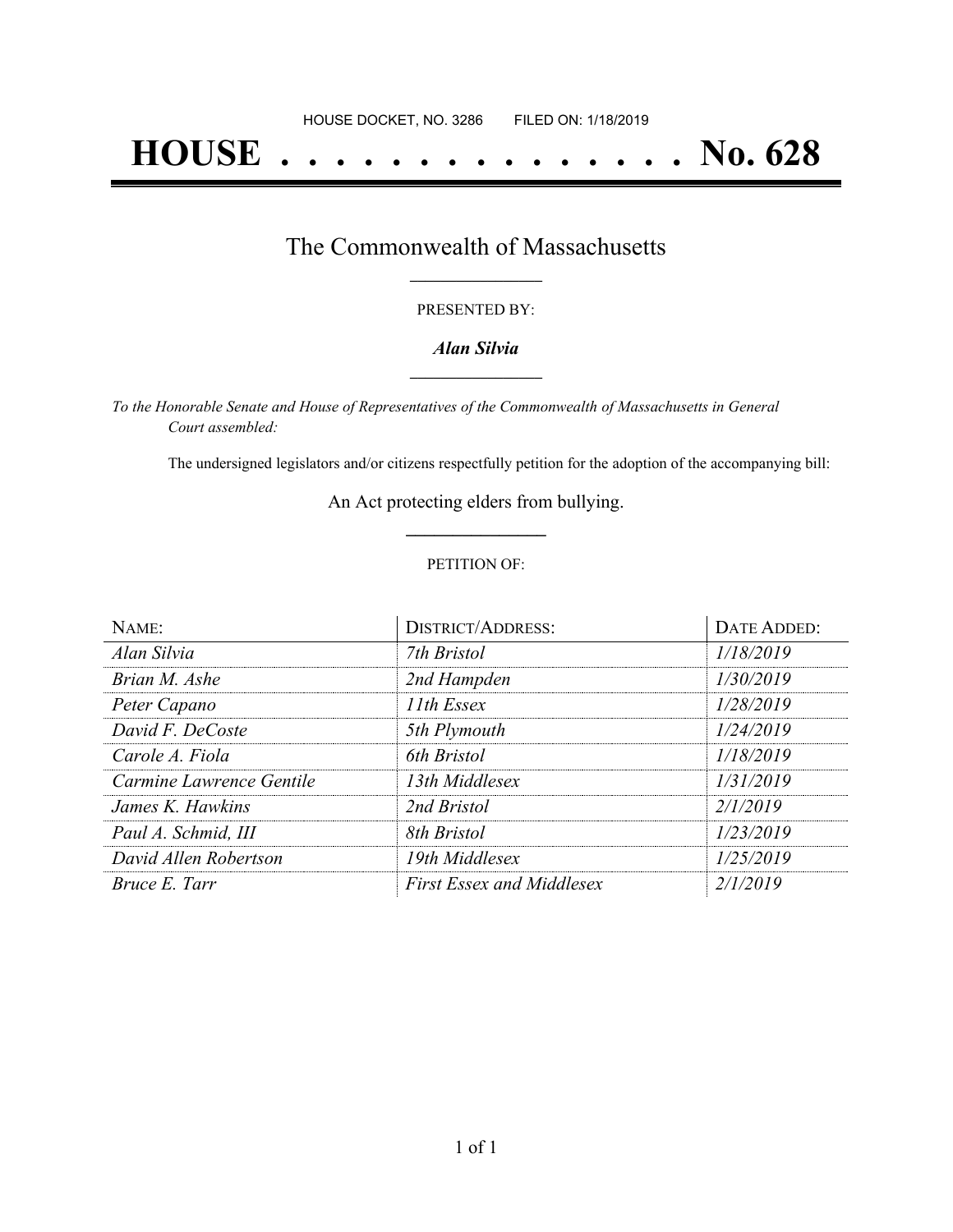## **HOUSE . . . . . . . . . . . . . . . No. 628**

By Mr. Silvia of Fall River, a petition (accompanied by bill, House, No. 628) of Alan Silvia and others relative to protecting elders from bullying. Elder Affairs.

#### [SIMILAR MATTER FILED IN PREVIOUS SESSION SEE [Refile Branch], NO. OF 2017-2018.]

### The Commonwealth of Massachusetts

**In the One Hundred and Ninety-First General Court (2019-2020) \_\_\_\_\_\_\_\_\_\_\_\_\_\_\_**

**\_\_\_\_\_\_\_\_\_\_\_\_\_\_\_**

An Act protecting elders from bullying.

Be it enacted by the Senate and House of Representatives in General Court assembled, and by the authority *of the same, as follows:*

1 SECTION 1. Section 14 of chapter 19A of the General Laws, as appearing in the 2016

2 Official Edition, is hereby amended by inserting after the definition of "Abuse" the following

3 definition:-

4 "Bullying", an act of intimidation or harassment that causes a reasonable person to fear

5 for his or her physical safety or property and may consist of physical actions, cyberbullying, oral,

6 written, or electronic communication, or retaliation for reporting such acts.

7 SECTION 2. Subsection (a) of section 15 of said chapter 19A, as so appearing, is hereby 8 amended by inserting after the word "aging", in line 6, the following words:- , housing authority 9 employee.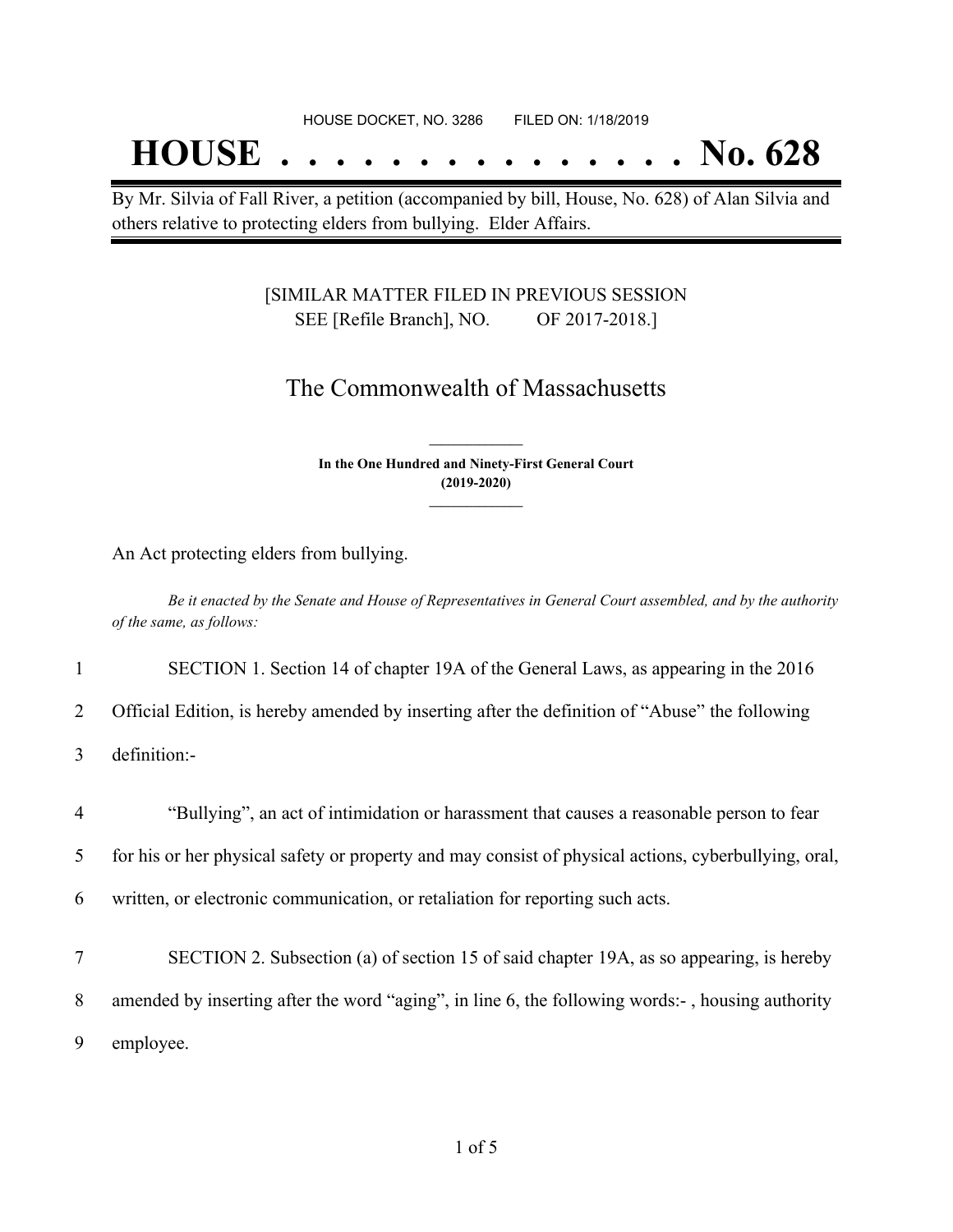| 10 | SECTION 3. Said subsection (a) of said section 15 of said chapter 19A, as so appearing,            |
|----|----------------------------------------------------------------------------------------------------|
| 11 | is hereby further amended by inserting after the word "abuse", in line 10, the following words:-   |
| 12 | or bullying.                                                                                       |
| 13 | SECTION 4. Subsection (b) of said section 15 of said chapter 19A, as so appearing, is              |
| 14 | hereby amended by inserting after the word "abused", in line 20, the following words:- or          |
| 15 | bullied.                                                                                           |
| 16 | SECTION 5. Subsection (c) of said section 15 of said chapter 19A, as so appearing, is              |
| 17 | hereby amended by inserting after the word "abuse", in line 30, the following words:- or           |
| 18 | bullying.                                                                                          |
| 19 | SECTION 6. Subsection (d) of said section 15 of said chapter 19A, as so appearing, is              |
| 20 | hereby amended by inserting after the word "abuse", in lines 34, 38 and 41, in each instance, the  |
| 21 | following words:- or bullying.                                                                     |
| 22 | SECTION 7. Subsection (e) of said section 15 of said chapter 19A, as so appearing, is              |
| 23 | hereby amended by inserting after the word "abuse", in lines 50 and 56, in each instance, the      |
| 24 | following words:- or bullying.                                                                     |
| 25 | SECTION 8. Said section 15 of said chapter 19A, as so appearing, is hereby amended by              |
| 26 | adding the following subsection:-                                                                  |
| 27 | (g) If the department or its designated agency receives a report of abuse or bullying              |
| 28 | pursuant to this section and the elderly person who is the subject of the report is a recipient of |
| 29 | state or federal rental housing assistance, including but not limited to a tenant of a housing     |
| 30 | authority as defined in section 1 of chapter 121B or a tenant of publically-assisted housing as    |
|    |                                                                                                    |

of 5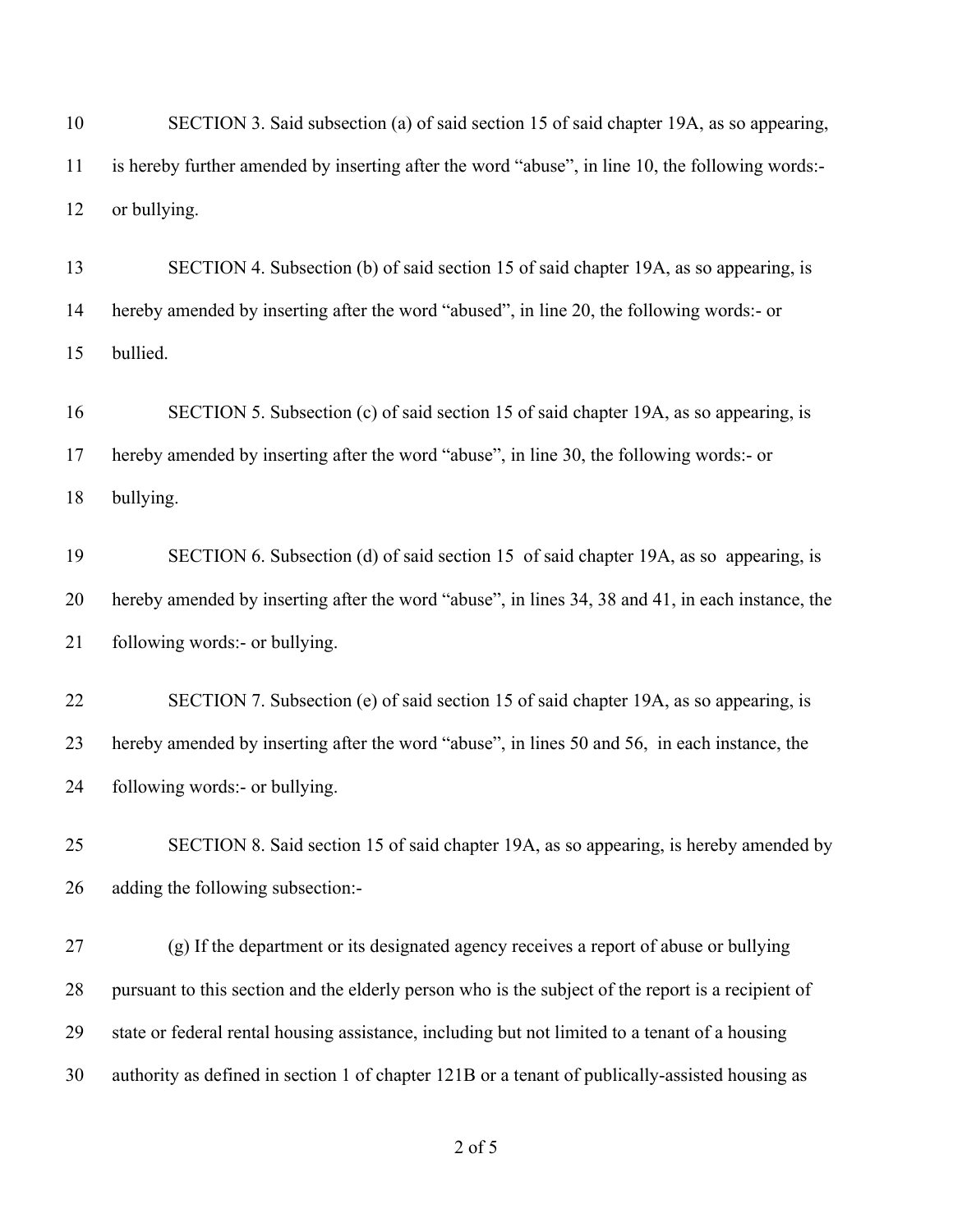defined in section 1 of chapter 40T, the department or designated agency shall submit a copy of such report to the department of housing and community development. The department of housing and community development shall maintain a central database of all reports and the tenant and housing unit or units involved in each report. The department of housing and community development shall send quarterly reports, as follows, to each:

 (i) housing authority, of the reports submitted pursuant to this section involving a tenant who resides in a unit that the housing authority owns or administers or administers the rental housing assistance for;

 (ii) administering agency under contract to the department of housing and community development to administer a rental voucher program, of the reports submitted pursuant to this section involving a tenant who resides in a unit that the agency administers the rental housing assistance for; and

 (iii) manager of publically-assisted housing as defined in section 1 of chapter 40T, of the reports submitted pursuant to this section involving a tenant who resides in a unit under their management.

 SECTION 9. Subsection (a) of section 16 of said chapter 19A, as so appearing, is hereby amended by inserting after the word "abused", in line 3, the following words:- or bullied.

 SECTION 10. Subsection (b) of said section 16 of said chapter 19A, as so appearing, is hereby amended by inserting after the word "abuse", in lines 13 and 14, in each instance, the following words:- or bullying.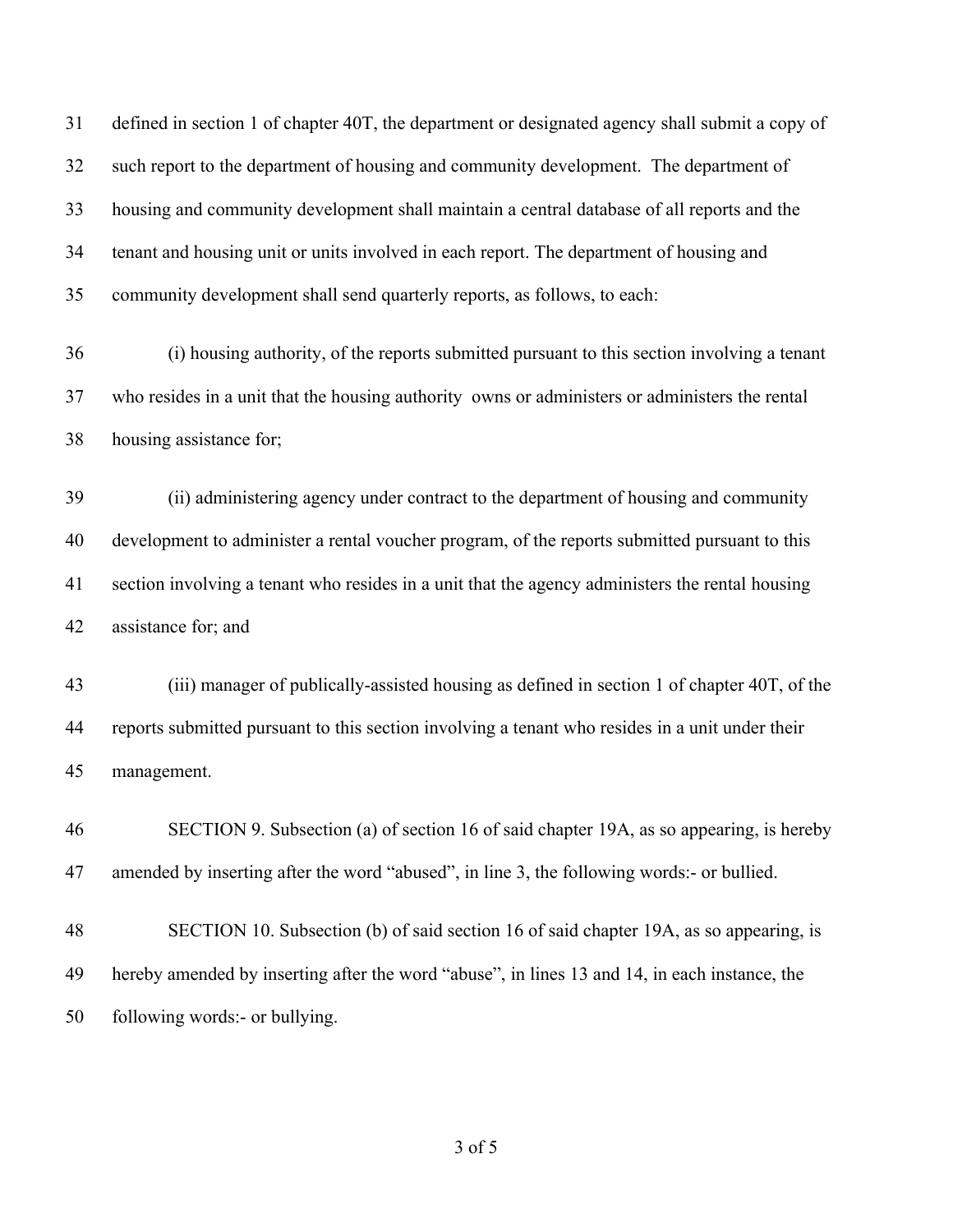| 51 | SECTION 11. Subsection (c) of said section 16 of said chapter 19A, as so appearing, is            |
|----|---------------------------------------------------------------------------------------------------|
| 52 | hereby amended by inserting after the word "abuse", in line 41, the following words:- or          |
| 53 | bullying.                                                                                         |
| 54 | SECTION 12. Clause (1) of section 17 of said chapter 19A, as so appearing, is hereby              |
| 55 | amended by inserting after the word "abuse" the following words:- or bullying.                    |
| 56 | SECTION 13. Subsection (a) of section 18 of said chapter 19A, as so appearing, is                 |
| 57 | hereby amended by inserting after the word "abuse", in lines 13, 24 and 26, in each instance, the |
| 58 | following words:- or bullying.                                                                    |
| 59 | SECTION 14. Subsection (b) of said section 18 of said chapter 19A, as so appearing, is            |
| 60 | hereby amended by inserting after the word "abused", in line 40, the following words:- or         |
| 61 | bullied.                                                                                          |
| 62 | SECTION 15. Subsection (a) of section 20 of said chapter 19A, as so appearing, is                 |
| 63 | hereby amended by inserting after the word "abuse", in line 3, the following words:- or bullying. |
| 64 | SECTION 16. Said subsection (a) of said section 20 of said chapter 19A, as so appearing,          |
| 65 | is hereby further amended by inserting after the word "abused", in line 21, the following words:- |
| 66 | or bullied.                                                                                       |
| 67 | SECTION 17. Subsection (b) of said section 20 of said chapter 19A, as so appearing, is            |
| 68 | hereby amended by inserting after the word "abuse", in line 39, the following words:- or          |
| 69 | bullying.                                                                                         |

of 5